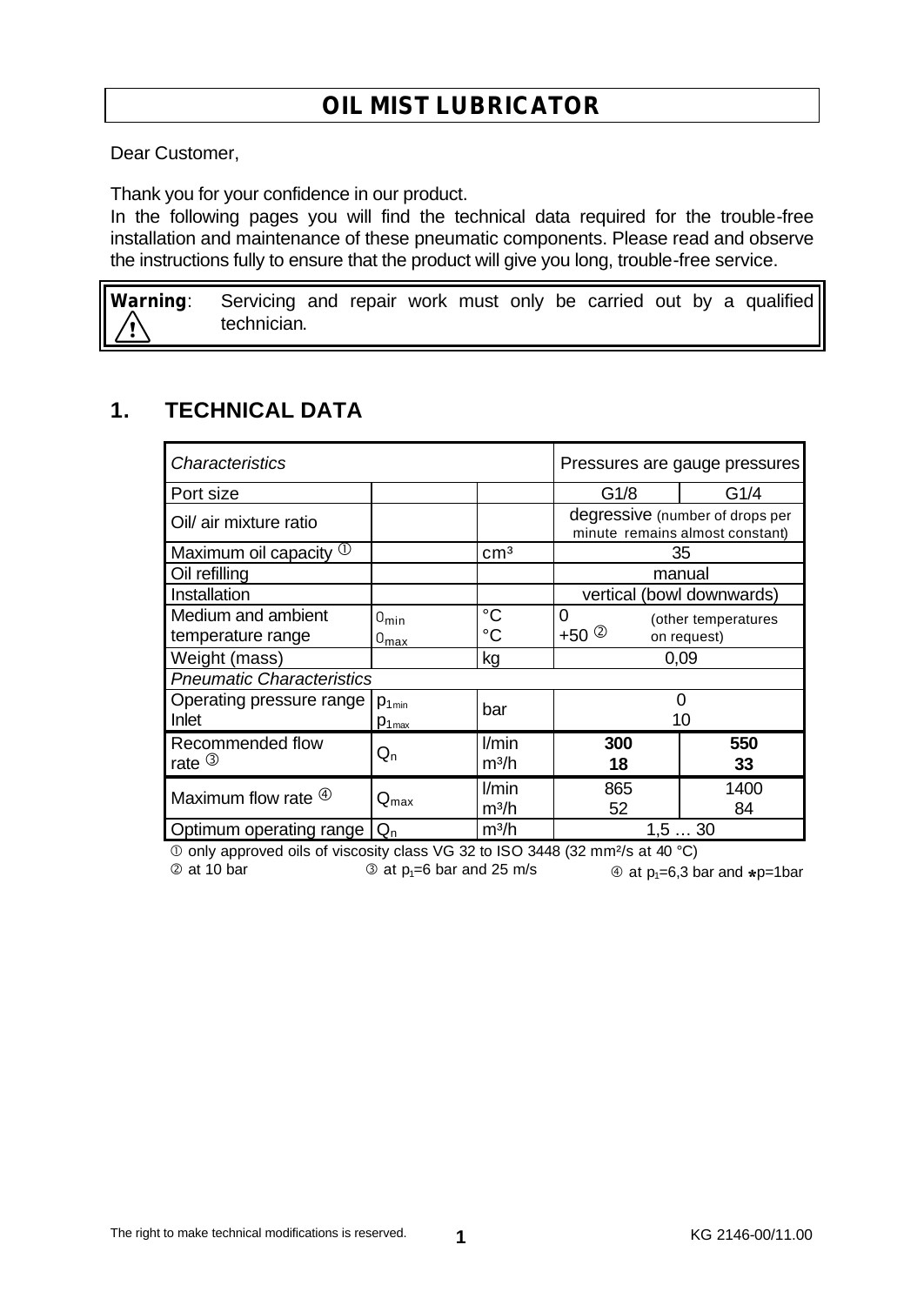# **2. INSTALLATION INSTRUCTIONS**

| Warning: | The unit must be used only in industrial applications br com-<br>pressed air.<br>To avoid danger of injuries, the compressed air system must be<br>fully depressurized while pneumatic components are being in-<br>stalled.                                                                                                                                                                                                                                                                                                                                                                                                                                                   |
|----------|-------------------------------------------------------------------------------------------------------------------------------------------------------------------------------------------------------------------------------------------------------------------------------------------------------------------------------------------------------------------------------------------------------------------------------------------------------------------------------------------------------------------------------------------------------------------------------------------------------------------------------------------------------------------------------|
|          |                                                                                                                                                                                                                                                                                                                                                                                                                                                                                                                                                                                                                                                                               |
| Note:    | The bowl and the standard sight glass must not come into contact<br>with the following materials (whether in liquid or gaseous form):<br>acetone, benzene, brake fluid, chloroform, acetic acid, glycerine,<br>methanol, carbon bisulphide, tri-, tetra- and per-compounds,<br>toluene, xylene (cellulose thinners) and high flash-point synthetic<br>oils (e.g. phosphoric ester base, etc.).<br>Incompatible materials can be carried over from the ambient air or<br>from equipment upstream (e.g. oil from compressors). This can<br>cause bursting of the bowl.<br>Check this possibility before installing the unit. If in doubt, please<br>consult your sales contact. |

- 1. Clean out the air line carefully, removing all loose rust or other deposits.
- 2. If there is a distance of more than 5 m between the lubricator and the user, pour a little pneumatic oil into the air line.
- 3. Connect the air line to the lubricator (check flow direction!)
- 4. Turn on the compressed air supply.



**Check the flow direction arrows on the top of the unit!**

#### **3. ADJUSTMENT**

The oil addition rate can be adjusted with the oil setting screw as required. The number of drops can be observed in the sight glass.

| Note:                                    | The minimum number of drops should not be       |
|------------------------------------------|-------------------------------------------------|
| $\begin{array}{c} \boxed{1} \end{array}$ | less than 3 drops per minute.                   |
|                                          | Check that oil feed is maintained even with the |
|                                          | smallest actual air flow rate.                  |



**More oil:** turn the screw to the left **Less oil:** turn the screw to the right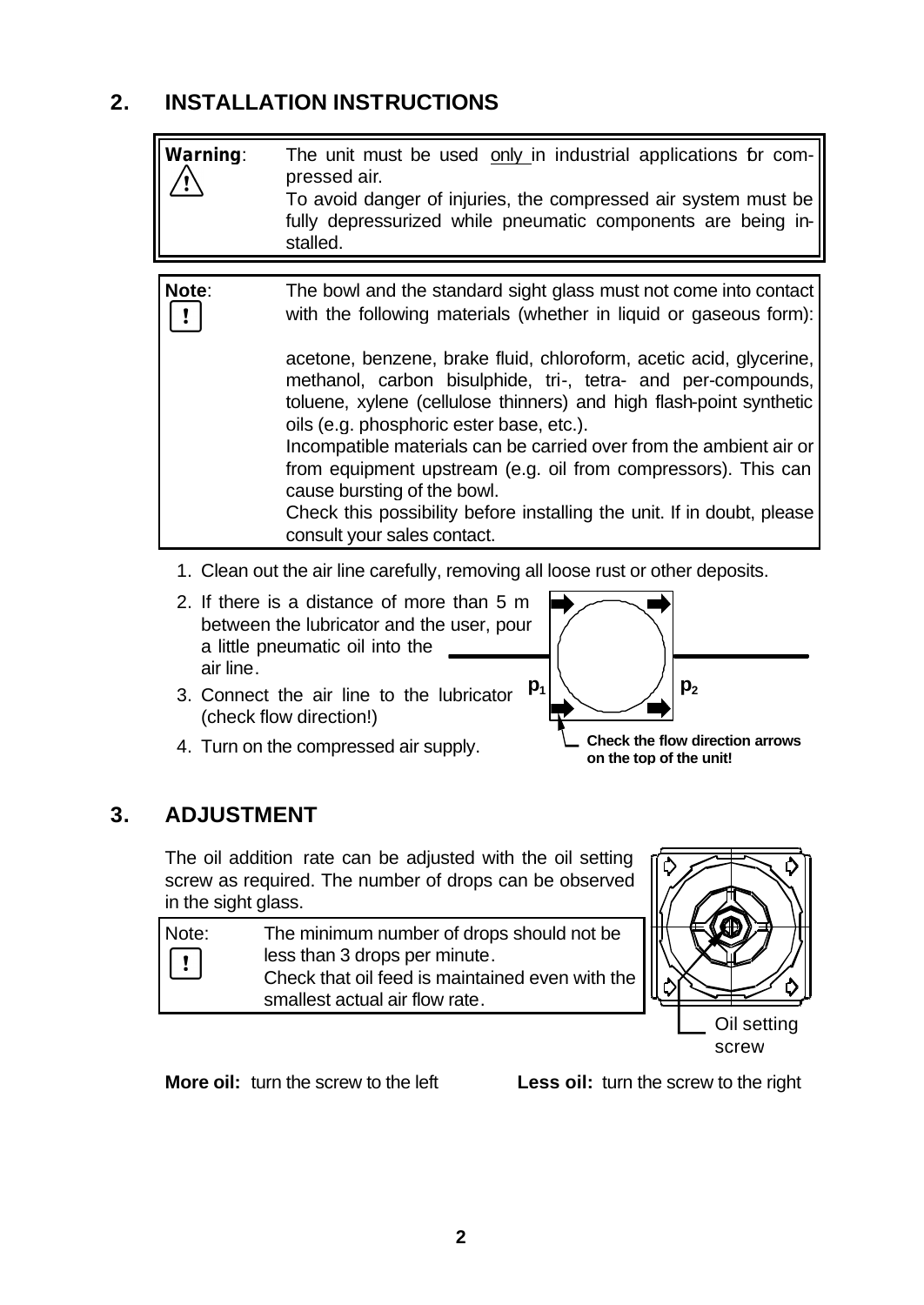# **4. MAINTENANCE**

# 4.1. **Refilling**

Refill the bowl with pneumatic oil (viscosity class VG32 to ISO3448 (32mm²/s at 40°C)). Never allow the oil level to fall below the "Minimum" mark.

Refilling:

- 1. Depressurize the lubricator by turning off the compressed air supply and venting the air line.
- 2. Unscrew the bowl from the housing.
- 3. Refill the bowl with oil up to a level about 5 mm below the end of the screw thread.
- 4. Screw the bowl back into the housing.
- 5. Turn on the compressed air supply.

#### 4.2. **Cleaning**

The bowl and other plastic parts should only be cleaned with warm water and normal washing-up liquid.

### 4.3. **Replacement of Parts**

For safety reasons we recommend that the bowl and sight glass should be replaced at periodic intervals (~5 years)..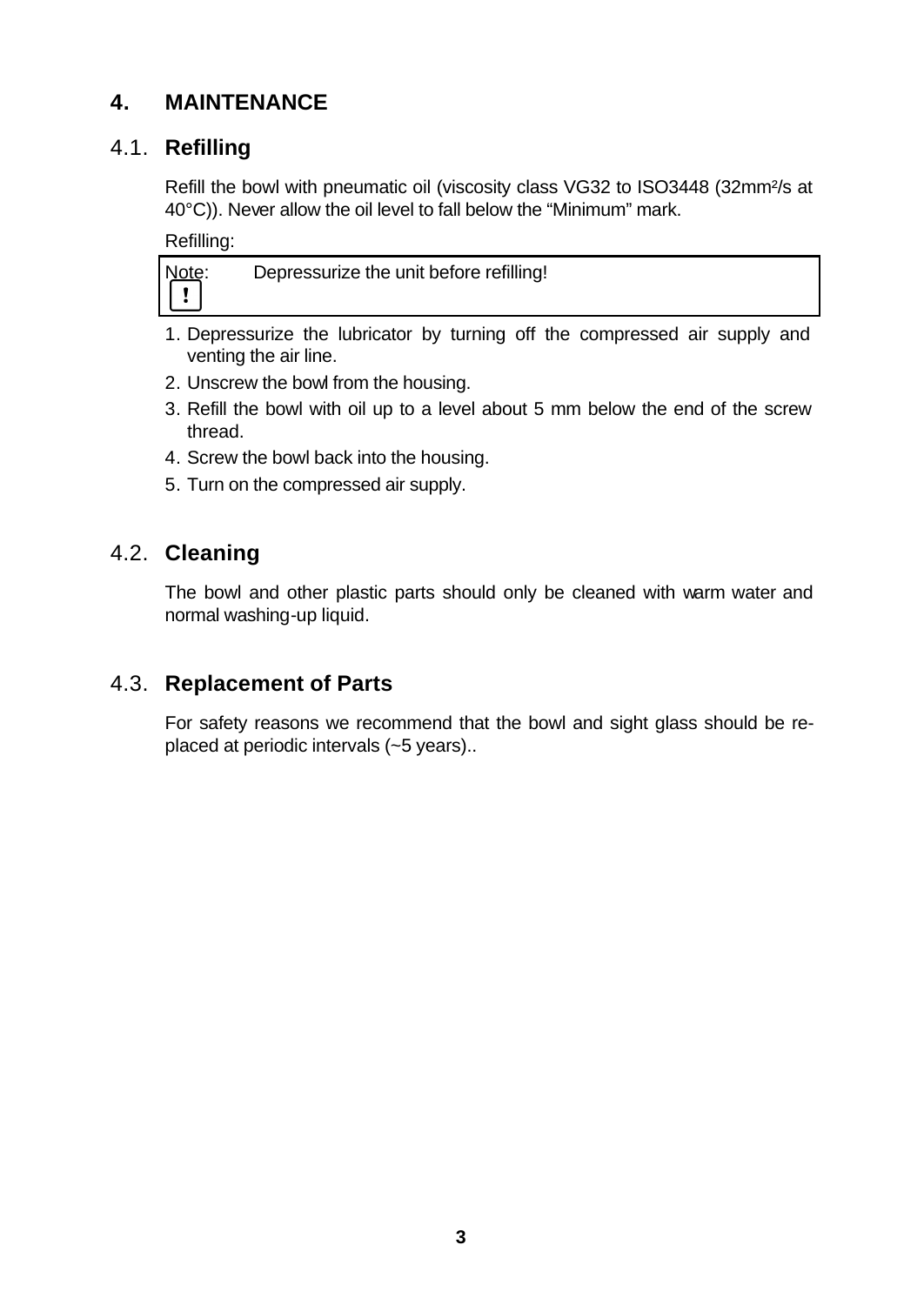# **5. DISMANTLING AND REASSEMBLY**

**Warning**: To avoid danger of injuries, the unit must only be dismantled with the pneumatic system completely depressurized!

**Note:** If new seals are fitted, grease them  $\pmb{\mathsf{r}}$ thoroughly before reassembly.

#### 5.1. **Removing and Refitting the Sight Glass and Sight Glass Insert**

- 1. Carefully loosen and unscrew sight glass  $\mathbb O$ .
- 2. Unscrew oil setting screw  $\Phi$  from sight glass.
- 3. Roll O-ring  $\varnothing$ 20.35 x 1.78  $\varnothing$  off sight glass  $\varnothing$ .
- 4. Pull sight glass insert **©** off insert **®**.
- 5. Reassembly is carried out in the reverse order (tighten sight glass carefully).

### 5.2. **Removing and Refitting the Oil Setting Screw**

- 1. Carefully loosen and unscrew sight glass  $\mathbb O$ .
- 2. Unscrew oil setting screw  $\Phi$  from sight glass.
- 3. Roll O-ring  $\emptyset$ 3.7  $\times$  1.6  $\circledcirc$  off oil setting screw  $\circledcirc$ .
- 4. Reassembly is carried out in the reverse order (tighten sight glass carefully).

# 5.3. **Removing and Refitting the Check Valve**

- 1. Carefully loosen and unscrew sight glass  $\mathbb O$ .
- 2. Pull sight glass insert  $\circledS$  off insert  $\circledR$ .
- 3. Lever insert  $\circledast$  carefully out of housing  $\circledast$  with a screwdriver.
- 4. Remove black baffle <sup>o</sup> from insert <sup>®</sup>.
- 5. Remove O-ring  $\varnothing$ 7 x 1.5  $\circledcirc$  from insert  $\circledcirc$ .
- 6. Remove O-ring  $\varnothing$ 18 x 1.5  $\varnothing$  from insert  $\varnothing$ .
- 7. Remove O-ring  $\varnothing$ 3 x 1.5  $\mathbb O$  from insert  $\mathbb O$ .
- 8. Shake ball  $(0.3.5 \text{ } \textcircled{0})$  out of insert  $\textcircled{8}$ .
- 9. The check valve unit is reassembled as follows:
	- a) Fit O-ring  $\varnothing$ 18 x 1.5  $\varnothing$  onto insert  $\varnothing$ .
	- b) Fit O-ring  $\varnothing$ 7 x 1.5  $\circledcirc$  onto insert  $\circledcirc$ .
	- c) Place ball  $\omega$  in insert  $\omega$ .

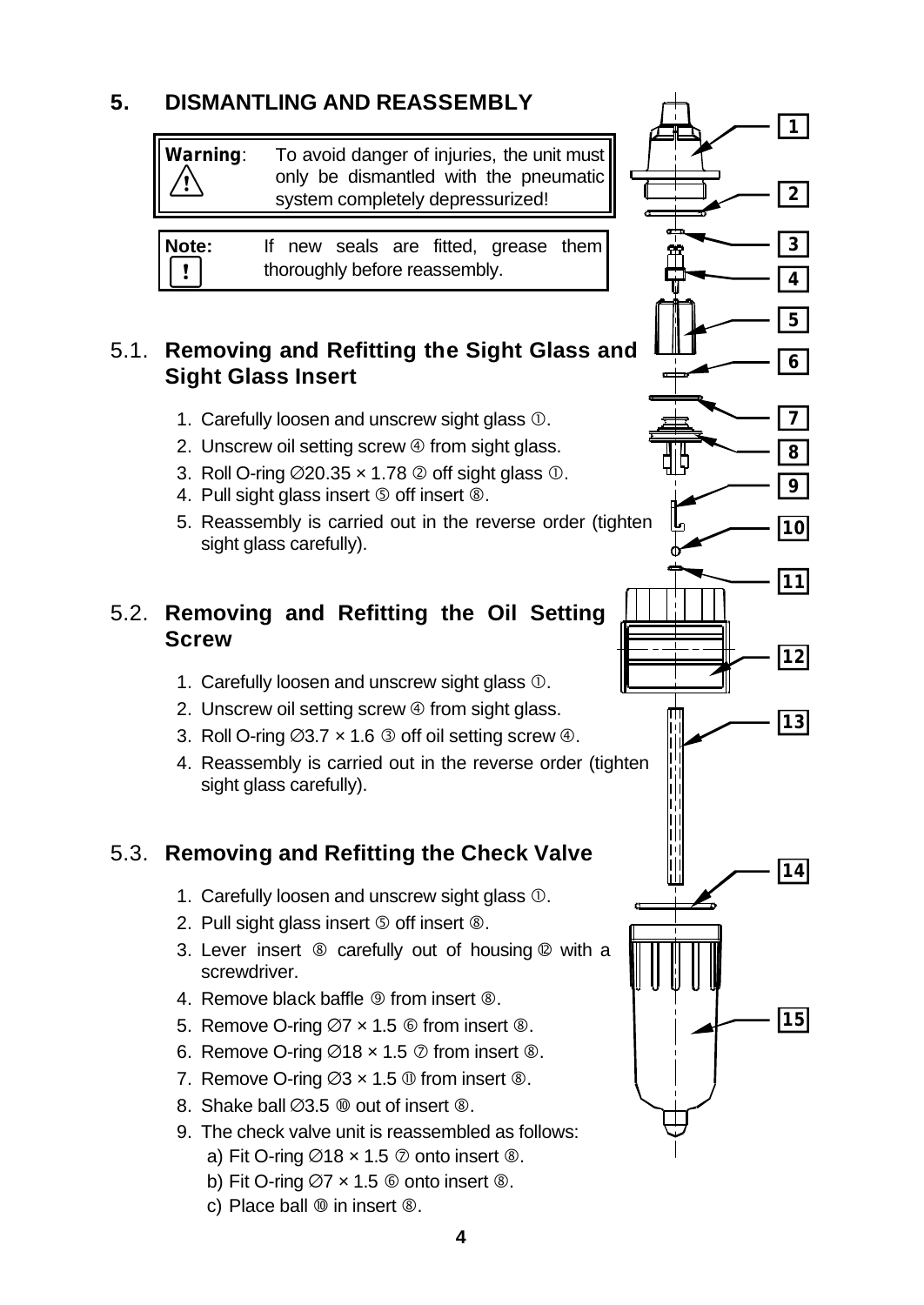- d) Lay O-ring  $\varnothing$ 3 x 1.5  $\varnothing$  in opening of insert. Take care that O-ring is correctly positioned.
- e) Place baffle  $\circledcirc$  in white insert.
- f) Place insert  $\mathbb{G} \dots \mathbb{G}$  in housing  $\mathbb{Q}$  so that ball  $\mathbb{Q}$  is located over hole for riser pipe ë.
- 10. Push sight glass insert Ö onto white insert.
- 11. Screw in sight glass  $\mathbb O$  and tighten it.

#### 5.4. **Removing and Refitting the Bowl**

- 1. Carefully loosen and unscrew bowl *D*.
- 2. Remove O-ring  $\varnothing$ 31 x 2  $\omega$  from housing  $\varnothing$ .
- 3. Reassembly is carried out in the reverse order (tighten bowl carefully).

#### **6. DISPOSAL**

The method of disposal of packaging and discarded parts must comply with local regulations.

# **7. ASSEMBLY OF SEVERAL COMPONENTS**

Only components of the same size can be assembled into combined units.

#### 7.1. **Assembly of Pressure Regulators or Filter-Regulators with Other Components**

1. Remove the black cover plates from the inlets and outlets of the components you wish to assemble.

The coloured cover plates remain on the component (filter, lubricator), through which the assembly screws will go.

- 2. Remove the coloured cover plates from the component (regulator, filterregulator) in whose recesses the nuts will be placed.
- 3. Turn the component so that the flange surface which is to be joined to the other component is on top.
- 4. Lay the O-ring from the coupling kit on the flange surface.
- 5. Place the hexagonal nuts in the recesses of the component.
- 6. Place the other component on the flange surface.
- 7. Push the screws into the க்⊤ æ. through-holes of the other M4 × 45 DIN 912 component. ⊕ । 8. Tighten the screws. M4 × 65 DIN 912 **5** M4 × 85 DIN 912